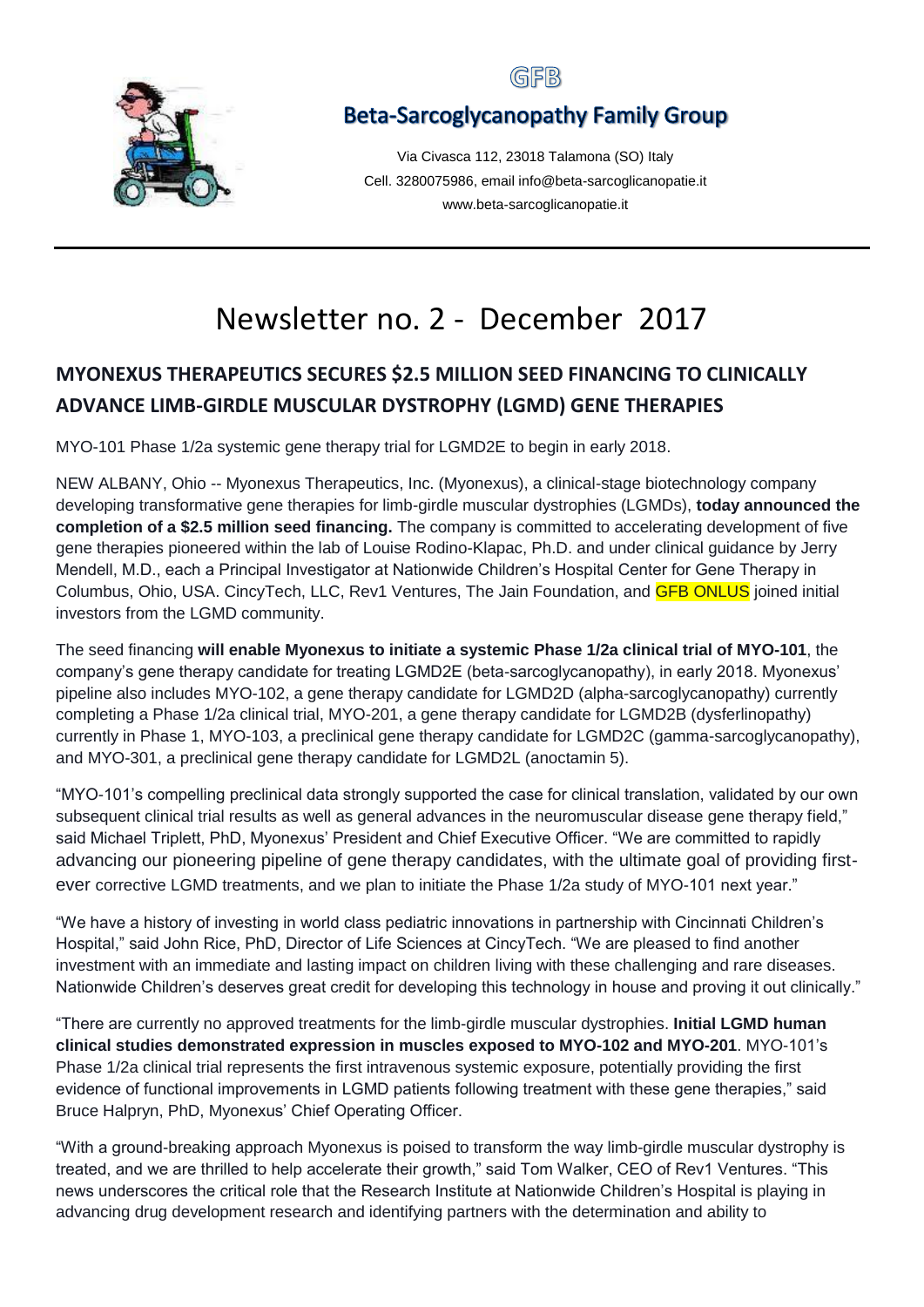commercialize these discoveries for the ultimate benefit of patients. We believe the partnership with Myonexus is setting the stage for big things in gene therapy."

"The Jain Foundation is excited to continue its support of the dysferlin gene therapy technologies emerging from Nationwide Children's and be part of the clinical development efforts happening at Myonexus. We believe gene therapy has great potential to be the first effective therapy for LGMD2B patients and to dramatically improve their quality of life," said Doug Albrecht, PhD, Co-President of the Jain Foundation Inc.

#### **About Myonexus Therapeutics**

Myonexus Therapeutics is a clinical stage, rare disease gene therapy company developing first ever treatments for Limb-girdle muscular dystrophies (LGMDs) based on research at Nationwide Children's Hospital, a leader in neuromuscular gene therapy discovery and translational research. Myonexus Therapeutics' pipeline includes three clinical stage gene therapy programs (LGMD2E, LGMD2D, and LGMD2B) and two preclinical gene therapy programs (LGMD2C and LGMD2LO). Founded in 2017, Myonexus is headquartered in New Albany, Ohio. More information is available at www.myonexustx.com.

#### **About CincyTech LLC**

CincyTech, one of the Midwest's most active seed investors, helps to transform innovation into high performing life science and digital companies in Southwest Ohio. Our team provides advice and seed capital to entrepreneurs, helps research institutions commercialize technology through startups, and catalyzes investment from individuals and institutions into regional companies. Learn more at http://cincytechusa.com.

#### **About Rev1 Ventures**

Rev1 is a venture fund that helps entrepreneurs build great companies. Combining investment capital with a unique blend of services through our startup studio, we propel innovation for startups and corporate innovation teams. Our seasoned, data-driven team helps lay the foundation for scalable growth with the skills to evolve a product, sell to customers, and build the right team. Named a top VC investor in the Great Lakes Region, Rev1 manages a continuum of financial support from corporate and community partners, as well as the Ohio Third Frontier. Rev1 was named the Most Active VC in Ohio in 2017 by CB Insights. For more information, visit http://www.rev1ventures.com.

#### **About the Jain Foundation**

The Jain Foundation is a privately funded nonprofit foundation focused on finding a cure for muscular dystrophies caused by dysferlin deficiency (LGMD2B/Miyoshi Myopathy). The Jain Foundation supports academic research, conducts independent studies with contract research organizations, and supports clinical studies in pursuit of this mission. The foundation also assists patients in receiving a confirmed genetic diagnosis of dysferlinopathy, and maintains a patient registry for the disease.

\_\_\_\_\_\_\_\_\_\_\_\_\_\_\_\_\_\_\_\_\_\_\_\_\_\_\_\_\_\_\_\_\_\_\_\_\_\_\_\_\_\_\_\_\_\_\_\_\_\_\_\_\_\_\_\_\_\_\_\_\_\_\_\_\_\_\_\_\_\_\_\_\_\_\_

## **PUBLISHED IMPORTANT RESULTS FOR SMA1 TRIAL**

On November 2<sup>nd</sup> the magazine The New England Journal of Medicine published the article "Single-Dose Gene-Replacement Therapy for Spinal Muscular Atrophy", the authors are K. Kaspar e J. Mendell. In the article there are all the results of the SMA1 trial of gene therapy.

See the article at the link: [http://www.nejm.org/doi/full/10.1056/NEJMoa1706198#.WfsctKM\\_52d.facebook](http://www.nejm.org/doi/full/10.1056/NEJMoa1706198#.WfsctKM_52d.facebook)

Spinal muscular atrophy type 1 (SMA1) is a progressive, monogenic motor neuron disease with an onset during infancy that results in failure to achieve motor milestones and in death or the need for mechanical ventilation by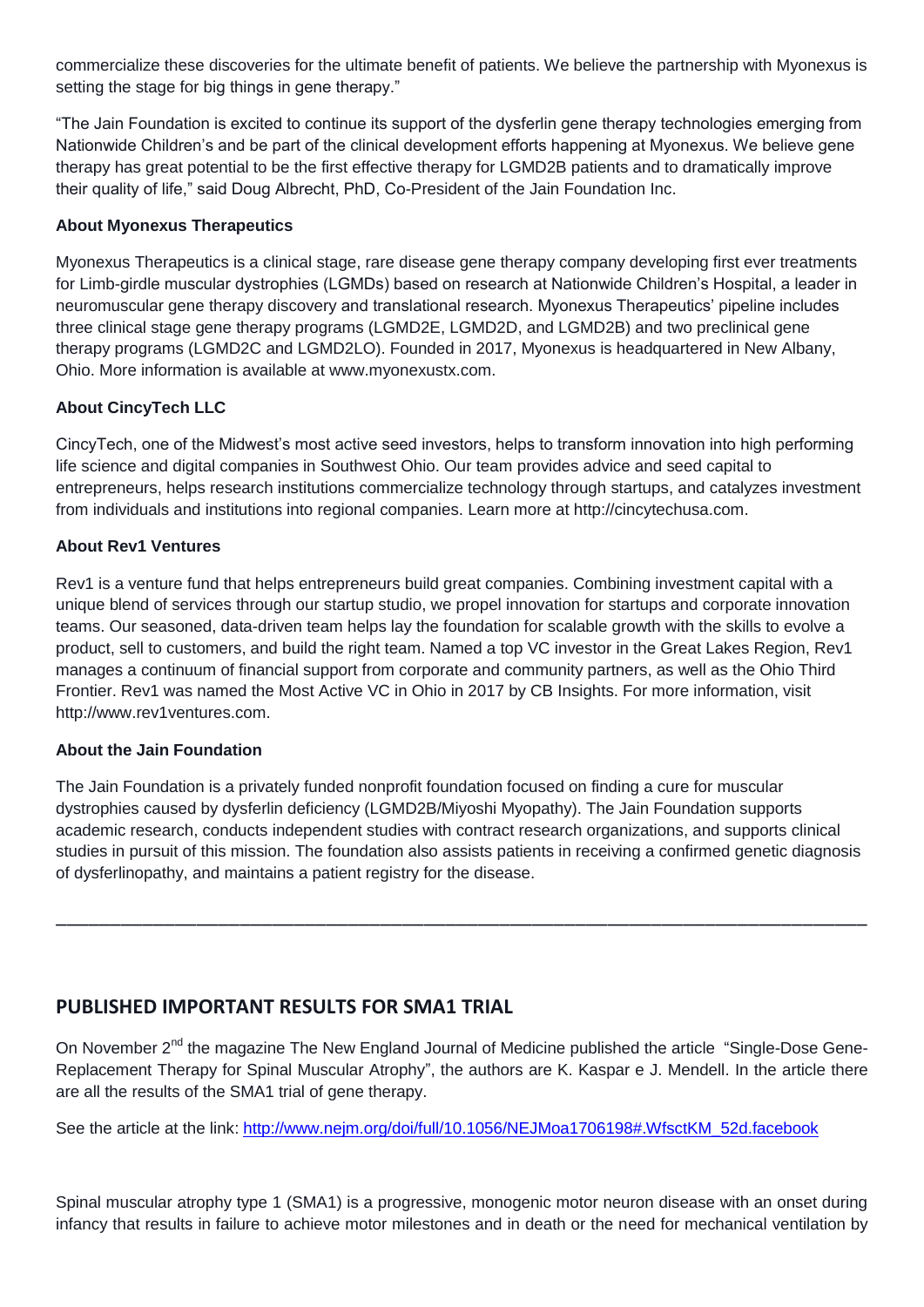2 years of age. They studied functional replacement of the mutated gene encoding survival motor neuron 1 (SMN1) in this disease.

Fifteen patients with SMA1 received a single dose of intravenous adeno-associated virus serotype 9 carrying SMN complementary DNA encoding the missing SMN protein. Three of the patients received a low dose, and 12 received a high dose. The primary outcome was safety. The secondary outcome was the time until death or the need for permanent ventilatory assistance.

As of the data cutoff on August 7, 2017, all 15 patients were alive and event-free at 20 months of age, as compared with a rate of survival of 8% in a historical cohort. Of the 12 patients who had received the high dose, 11 sat unassisted, 9 rolled over, 11 fed orally and could speak, and 2 walked independently.

In patients with SMA1, a single intravenous infusion of adeno-associated viral vector containing DNA coding for SMN resulted in longer survival, superior achievement of motor milestones, and better motor function than in historical cohorts. Further studies are necessary to confirm the safety and efficacy of this gene therapy.

\_\_\_\_\_\_\_\_\_\_\_\_\_\_\_\_\_\_\_\_\_\_\_\_\_\_\_\_\_\_\_\_\_\_\_\_\_\_\_\_\_\_\_\_\_\_\_\_\_\_\_\_\_\_\_\_\_\_\_\_\_\_\_\_\_\_\_\_\_\_\_\_\_\_

## **FDA CLEARS IND APPLICATION FOR MICRO-DYSTROPHIN GENE THERAPY PROGRAM TO TREAT DUCHENNE**

The U.S. Food and Drug Administration (FDA) has cleared an investigational new drug application for a microdystrophin gene therapy program by Sarepta Therapeutics and Nationwide Children's Hospital, in clinical development for Duchenne muscular dystrophy (DMD).

A Phase 1/2a clinical trial is now enrolling participants and should begin dosing later in december.

The study will assess the safety and tolerability of AAVrh74.MHCK7.micro-Dystrophin in DMD patients. The trial is also designed to evaluate biological activity and efficacy of the micro-dystrophin vector by seeing how it performs when replacing the missing muscle dystrophin in DMD.

Between 60 to 70 percent of Duchenne boys could be potential candidates for this treatment, since researchers are looking for patients with mutations between exons 18 and 58.

For the trial, 12 patients will be split into two groups to undergo gene transfer and establish maximum tolerated dose (MTD) avoiding toxicity. One group will include infants three months to three years of age with DMD; the second will boys 4 to 7 years old.

The principal investigators, Dr. Jerry Mendell and Louise Rodino-Klapac of Nationwide Children's in Columbus, Ohio, will conduct the Phase 1/2a study. It'll use a construct (MHCK7) developed by Mendell and Rodino-Klapac to enhance activity of the micro-dystrophin vector in DMD patients. The construct can be delivered to skeletal, diaphragm and cardiac muscles and has shown high levels of gene expression in preclinical studies. Microdystrophin expression will be measured at three months, via biopsy.

This is the first micro-dystrophin gene therapy program in development for DMD. If approved, Sarepta has the option to retain worldwide exclusive rights.

"This will be the first clinical trial for DMD to treat patients as young as three months old, and is an important step forward in our quest to diagnose patients through newborn screenings," Mendell, who also heads the neuromuscular gene therapy program at Nationwide, said in a press release. "We are very encouraged by the promising preclinical results and are eager to complete enrollment."

Added Rodino-Klapac, principal investigator at Nationwide's Center for Gene Therapy: "With this clinical trial, we are laser-focused on giving each patient the best possible chance of a successful outcome. We are taking a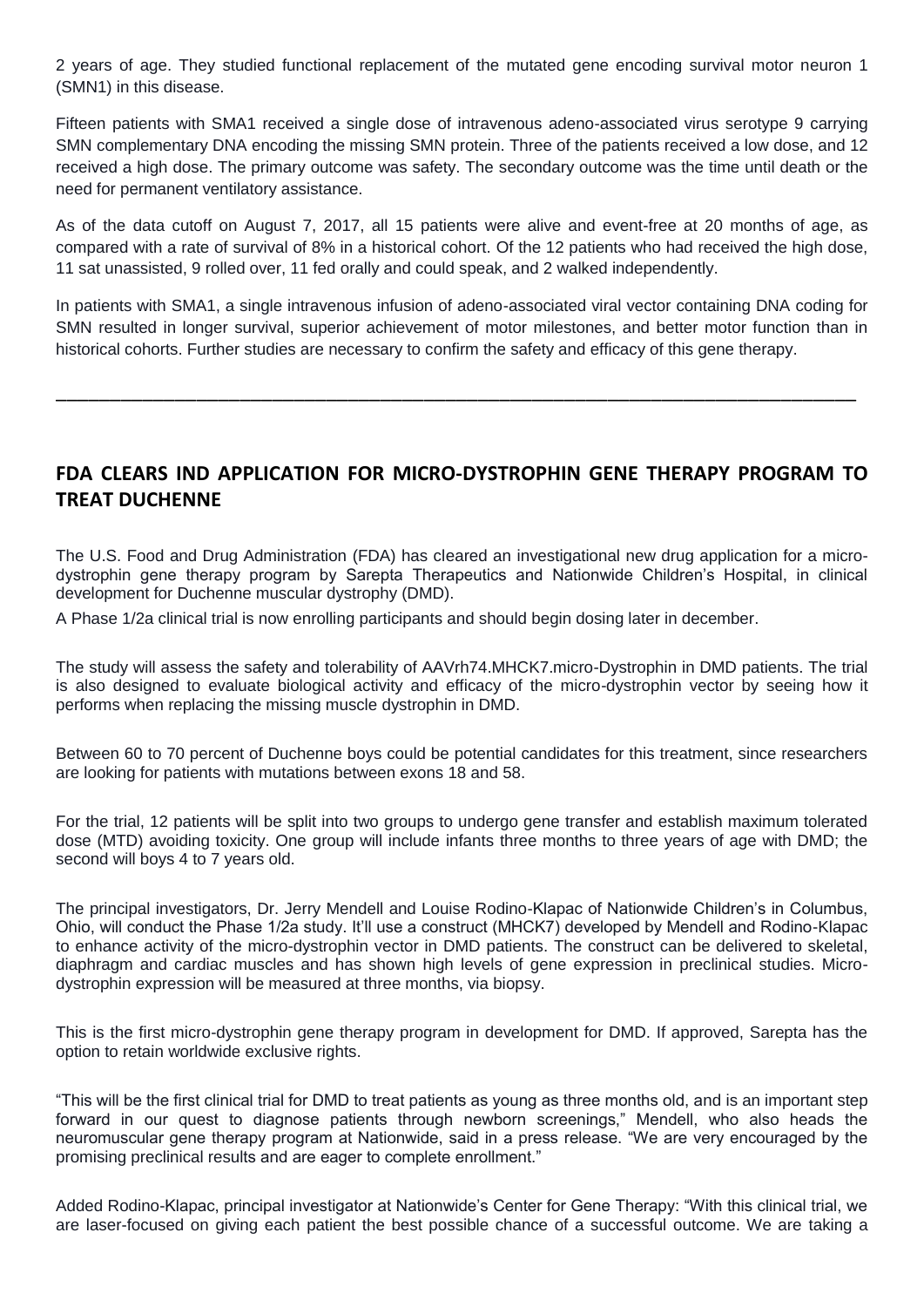novel approach to trial design. The use of potentially therapeutic doses is a critical part of our mission to arm our patients for their one shot at gene therapy."

The clinical trial received \$2.2 million in funding from Parent Project Muscular Dystrophy (PPMD). Recently, Sarepta and Nationwide announced the clearance of another IND application, regarding its GALGT2 gene therapy program for DMD.

"As the first systemic micro-dystrophin gene therapy program enters the clinic," said Sarepta President and CEO Douglas Ingram, "we mark an important milestone in our journey to relentlessly pursue new therapies to treat DMD."

**\_\_\_\_\_\_\_\_\_\_\_\_\_\_\_\_\_\_\_\_\_\_\_\_\_\_\_\_\_\_\_\_\_\_\_\_\_\_\_\_\_\_\_\_\_\_\_\_\_\_\_\_\_\_\_\_\_\_\_\_\_\_\_\_\_\_\_**

### **OTHER PATIENTS AFFECTED FROM LGMD2C-2D-2E IN GFB ONLUS**

In the last months GFB ONLUS has found other patients affected from Lgmd2c-2d-2e. GFB counts now a total of 222 patients affected from Sarcoglycanopathy, so divided:

|      | LGMD <sub>2C</sub> | LGMD2D | LGMD2E | LGMD2F | SARCOGL. |
|------|--------------------|--------|--------|--------|----------|
| 2010 | 0                  |        |        | 10     |          |
| 2013 | 4                  | 15     | 14     |        |          |
| 2014 | 9                  | 28     | 21     |        |          |
| 2015 | 12                 | 54     | 28     |        |          |
| 2016 | 23                 | 77     | 70     |        |          |
| 2017 | 29                 | 96     | 93     | L      |          |

On the website of the association you can find the list of the patients sorted by geographical provenance to the link : [http://www.beta-sarcoglicanopatie.it/index.php?option=com\\_content&view=article&id=46&Itemid=54](http://www.beta-sarcoglicanopatie.it/index.php?option=com_content&view=article&id=46&Itemid=54)

## **GFB ONLUS HAS RECEIVED OTHER CONTRIBUTIONS**

The GFB Onlus has received the following contributions:

# **2017:**

 $600 \in$  Donazione NN per la ricerca scientifica da Treviso

3.000 € BIM Bacino Imbrifero Montano dell'Adda Sondrio

5.000 € Contributo Ente privato

170 € Donaz. coscritti 1940 Talamona in memoria di Ciaponi Enza

20 € Donazione NN per la ricerca scientifica

30 € Donaz. coscritti 1945 Talamona in memoria di Sutti Armanda

2.539 € Donazione NN per la ricerca scientifica da Dongo

160 € Donaz. coscritti 1941 Talamona in memoria di Ruffoni Egidio